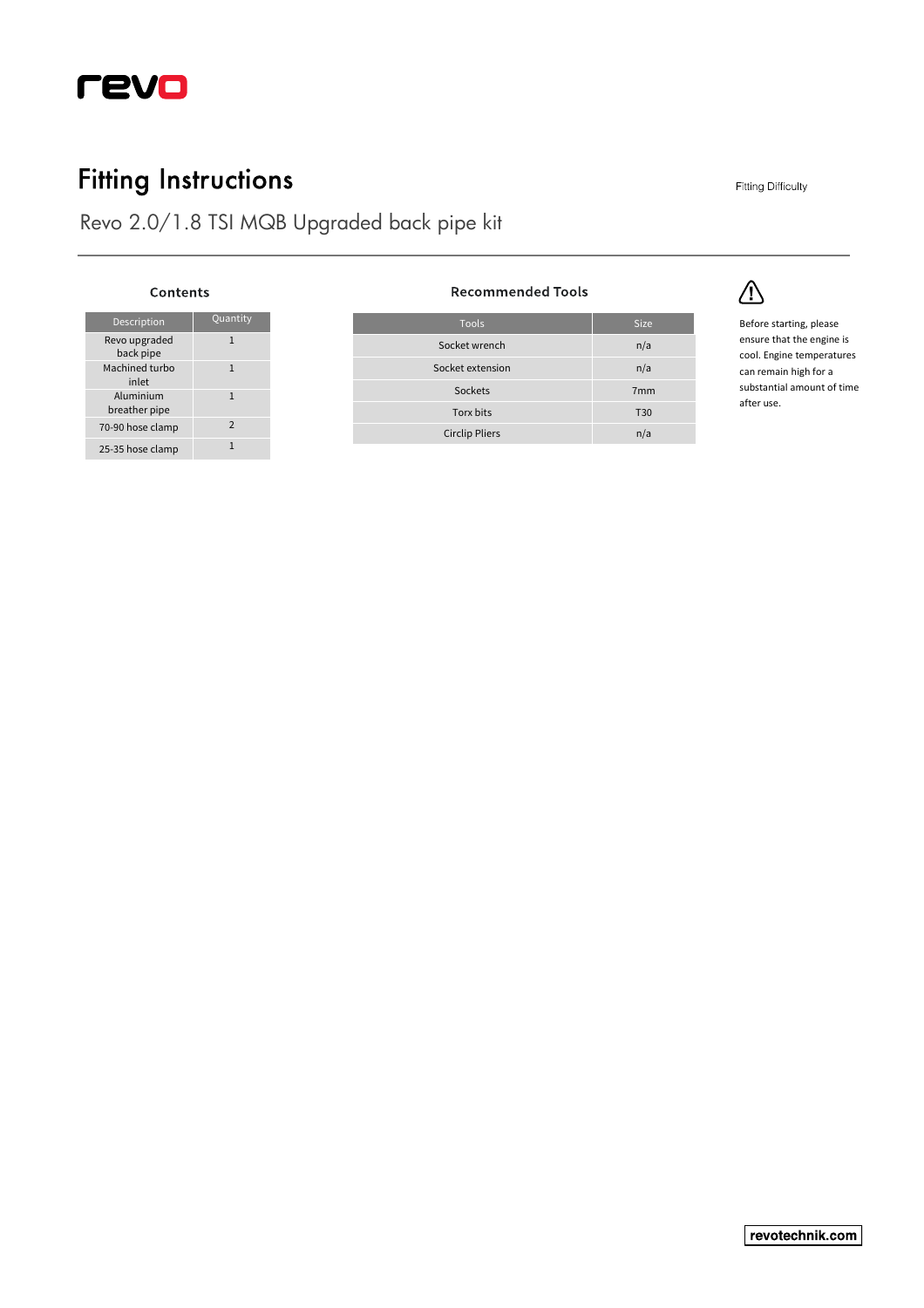

### **Fitting Instructions**

Revo 2.0/1.8 TSI MQB Upgraded back pipe kit

- Remove the OE back pipe by loosening the hose clamp at the turbo inlet and the tension clamp on the airbox lid. 1
- 2 Disconnect the breather pipe from the turbo inlet pipe.

3 Remove the T30 bolt attaching the turbo inlet pipe to the turbo, then twist the inlet pipe and remove from the car.

- Install the new machined Revo turbo inlet. Note: It will only fit onto the turbo one way so you wil need to line up the slots on the inlet to the turbo first, once lined up push into the turbo and then twist 90° so it locks into place. 4
- Insert the aluminium breather adapter into the new hose and secure using the 25-35 hose clamp. Next Install the new revo upgraded hose using the two 70-90 hose clamps, start by slipping over the turbo inlet then onto the airbox lid and secure. 5



**Fitting Difficulty** 

revotechnik.com